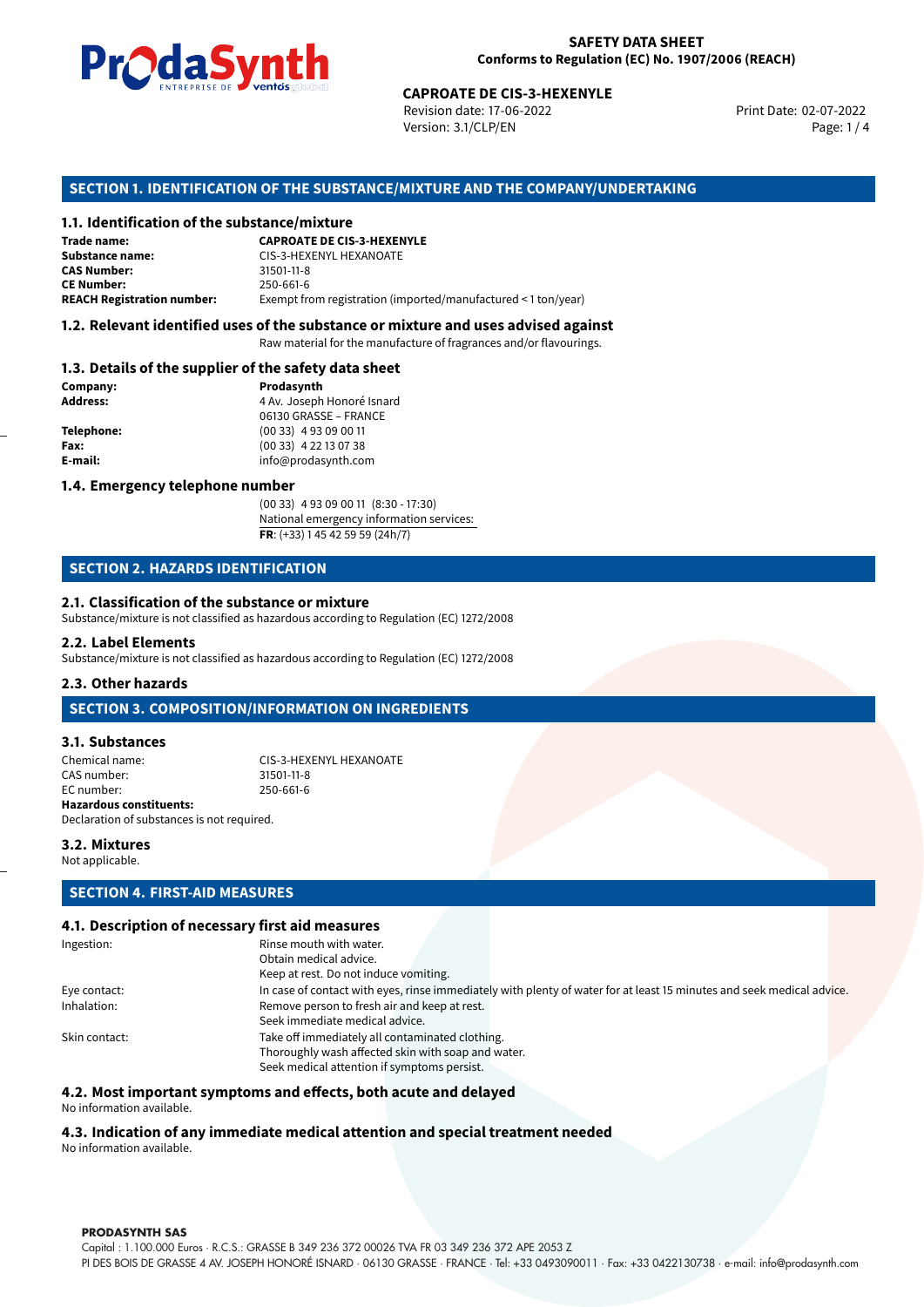

# **CAPROATE DE CIS-3-HEXENYLE**<br>
Revision date: 17-06-2022<br>
Print Date: 02-07-2022

Revision date: 17-06-2022 Version: 3.1/CLP/EN Page: 2 / 4

# **SECTION 5. FIRE-FIGHTING MEASURES**

# **5.1. Extinguishing Media**

Water spray, carbon dioxide, dry chemical powder or appropriate foam. For safety reasons do not use full water jet.

### **5.2. Special hazards arising from the substance or mixture**

Known or Anticipated Hazardous Products of Combustion: Emits toxic fumes under fire conditions.

### **5.3. Advice for firefighters**

High temperatures can lead to high pressures inside closed containers. Avoid inhalation of vapors that are created. Use appropriate respiratory protection. Do not allow spillage of fire to be poured into drains or watercourses. Wear self-contained breathing apparatus and protective clothing.

# **SECTION 6. ACCIDENTAL RELEASE MEASURES**

### **6.1. Personal precautions, protective equipment and emergency procedures**

Evacuate surronding areas. Ensure adequate ventilation. Keep unnecessary and unprotected personnel from entering. Do not breathe vapor/spray. Avoid contact with skin and eyes. Information regarding personal protective measures: see section 8.

### **6.2. Environmental precautions**

To avoid possible contamination of the environment, do not discharge into any drains, surface waters or groundwaters.

### **6.3. Methods and materials for containment and cleaning up**

Cover with an inert, inorganic, non-combustible absorbent material (e.g. dry-lime, sand, soda ash). Place in covered containers using non-sparking tools and transport outdoors. Avoid open flames or sources of ignition (e.g. pilot lights on gas hot water heater). Ventilate area and wash spill site after material pickup is complete.

### **6.4. Reference to other sections**

Information regarding exposure controls, personal protection and disposal considerations can be found in sections 8 and 13.

# **SECTION 7. HANDLING AND STORAGE**

### **7.1. Precautions for safe handling**

Do not store or handle this material near food or drinking water. Do not smoke. Avoid contact with the eyes, skin and clothing. Wear protective clothing and use glasses. Observe the rules of safety and hygiene at work. Keep in the original container or an alternative made from a compatible material.

# **7.2. Conditions for safe storage, including any incompatibilities**

Store in tightly closed and preferably full containers in a cool, dry and ventilated area, protected from light. Keep away from sources of ignition (e.g. hot surfaces, sparks, flame and static discharges). Keep away from incompatible materials (see section 10).

### **7.3. Specific end use(s)**

No information available.

# **SECTION 8. EXPOSURE CONTROLS AND PERSONAL PROTECTION**

# **8.1. Control parameters**

Components with occupational exposure limits: None known.

# **8.2. Exposure controls**

| Appropriate engineering controls: | Measures should be taken to prevent materials from being splashed into the body.                                                            |  |  |
|-----------------------------------|---------------------------------------------------------------------------------------------------------------------------------------------|--|--|
|                                   | Provide adequate ventilation, according to the conditions of use. Use a mechanical exhaust if required.                                     |  |  |
| Eye/Face protection:              | Chemical safety goggles are recommended. Wash contaminated goggles before reuse.                                                            |  |  |
| Hand Protection:                  | Chemical-resistant gloves are recommended. Wash contaminated gloves before reuse.                                                           |  |  |
| Body protection:                  | Personal protective equipment for the body should be selected based on the task being performed and the risks                               |  |  |
|                                   | involved.                                                                                                                                   |  |  |
| <b>Respiratory Protection:</b>    | In case of insufficient ventilation, use suitable respiratory equipment.                                                                    |  |  |
| Environmental exposure controls:  | Emissions from ventilation or process equipment should be checked to ensure they comply with environmental<br>protection legislation.       |  |  |
|                                   | In some cases, filters or engineering modifications to the process equipment will be necessary to reduce emissions to<br>acceptable levels. |  |  |

### **PRODASYNTH SAS**

Capital : 1.100.000 Euros · R.C.S.: GRASSE B 349 236 372 00026 TVA FR 03 349 236 372 APE 2053 Z PI DES BOIS DE GRASSE 4 AV. JOSEPH HONORÉ ISNARD · 06130 GRASSE · FRANCE · Tel: +33 0493090011 · Fax: +33 0422130738 · e-mail: info@prodasynth.com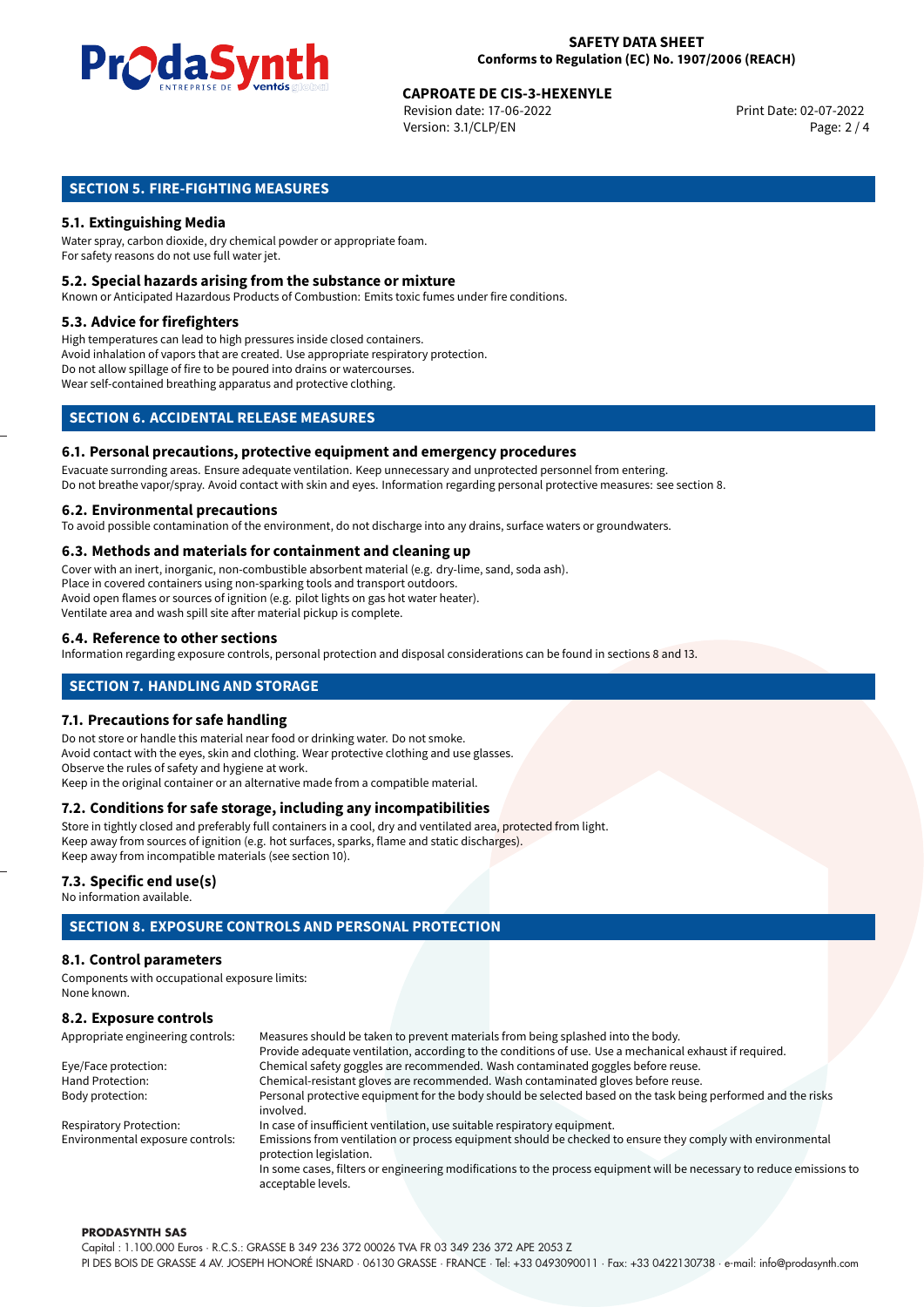

# **CAPROATE DE CIS-3-HEXENYLE**<br>
Revision date: 17-06-2022<br>
Print Date: 02-07-2022

Revision date: 17-06-2022 Version: 3.1/CLP/EN Page: 3 / 4

# **SECTION 9. PHYSICAL AND CHEMICAL PROPERTIES**

# **9.1. Information on basic physical and chemical properties**

Appearance: Liquid Colour: Conforms to standard Odour: Conforms to standard Odour theshold: Not determined pH: Not determined Melting point/freezing point: Not determined Boling point/boiling range (ºC): 222-224 Flash point: 105 °C Evaporation rate: Not determined Flammability: Not determined Lower flammability/Explosive limit: Not determined Upper flammability/Explosive limit: Not determined Vapour pressure: 0,02 mmHg (20°C) Vapour Density: Not determined Density: 0,873−0,883 g/mL (20°C)<br>Relative density: 0,873−0,883 (20°C) Relative density: 0,873*−*0,883 (20ºC) Solubility in other solvents: SOLUBLE IN ETHANOL Partition coefficient n-octanol/water: Not determined Auto-ignition temperature: Not determined Decomposition temperature: Not determined Viscosity, dynamic:  $\blacksquare$ Viscosity, kinematic: Not determined Explosive properties: Not determined Oxidising properties: NONE EXPECTED

**INSOLUBLE IN WATER** 

# **9.2. Other information**

No information available.

# **SECTION 10. STABILITY AND REACTIVITY**

### **10.1. Reactivity**

No hazardous reactions if stored and handled as prescribed/indicated.

### **10.2. Chemical stability**

The product is stable if stored and handled as prescribed/indicated.

### **10.3. Possibility of hazardous reactions**

No hazardous reactions if stored and handled as prescribed/indicated.

# **10.4. Conditions to Avoid**

Conditions to Avoid: Excessive heat, flame or other ignition sources.

### **10.5. Incompatible materials**

Avoid contact with strong acids and bases and oxidizing agents.

### **10.6. Hazardous decomposition products**

During combustion may form carbon monoxide and unidentified organic compounds.

### **SECTION 11. TOXICOLOGICAL INFORMATION**

### **11.1. Information on hazard classes as defined in Regulation (EC) No 1272/2008**

| <b>Acute toxicity</b>             | Based on the data available, the criteria for classification are not met. |
|-----------------------------------|---------------------------------------------------------------------------|
| <b>Skin corrosion/irritation</b>  | Based on the data available, the criteria for classification are not met. |
| Serious eye damage/irritation     | Based on the data available, the criteria for classification are not met. |
| Respiratory or skin sensitisation | Based on the data available, the criteria for classification are not met. |
| Germ cell mutagenicity            | Based on the data available, the criteria for classification are not met. |
| <b>Carcinogenicity</b>            | Based on the data available, the criteria for classification are not met. |
| Reproductive toxicity             | Based on the data available, the criteria for classification are not met. |
| <b>STOT-single exposure</b>       | Based on the data available, the criteria for classification are not met. |
| <b>STOT-repeated exposure</b>     | Based on the data available, the criteria for classification are not met. |

### **PRODASYNTH SAS**

Capital : 1.100.000 Euros · R.C.S.: GRASSE B 349 236 372 00026 TVA FR 03 349 236 372 APE 2053 Z

PI DES BOIS DE GRASSE 4 AV. JOSEPH HONORÉ ISNARD · 06130 GRASSE · FRANCE · Tel: +33 0493090011 · Fax: +33 0422130738 · e-mail: info@prodasynth.com